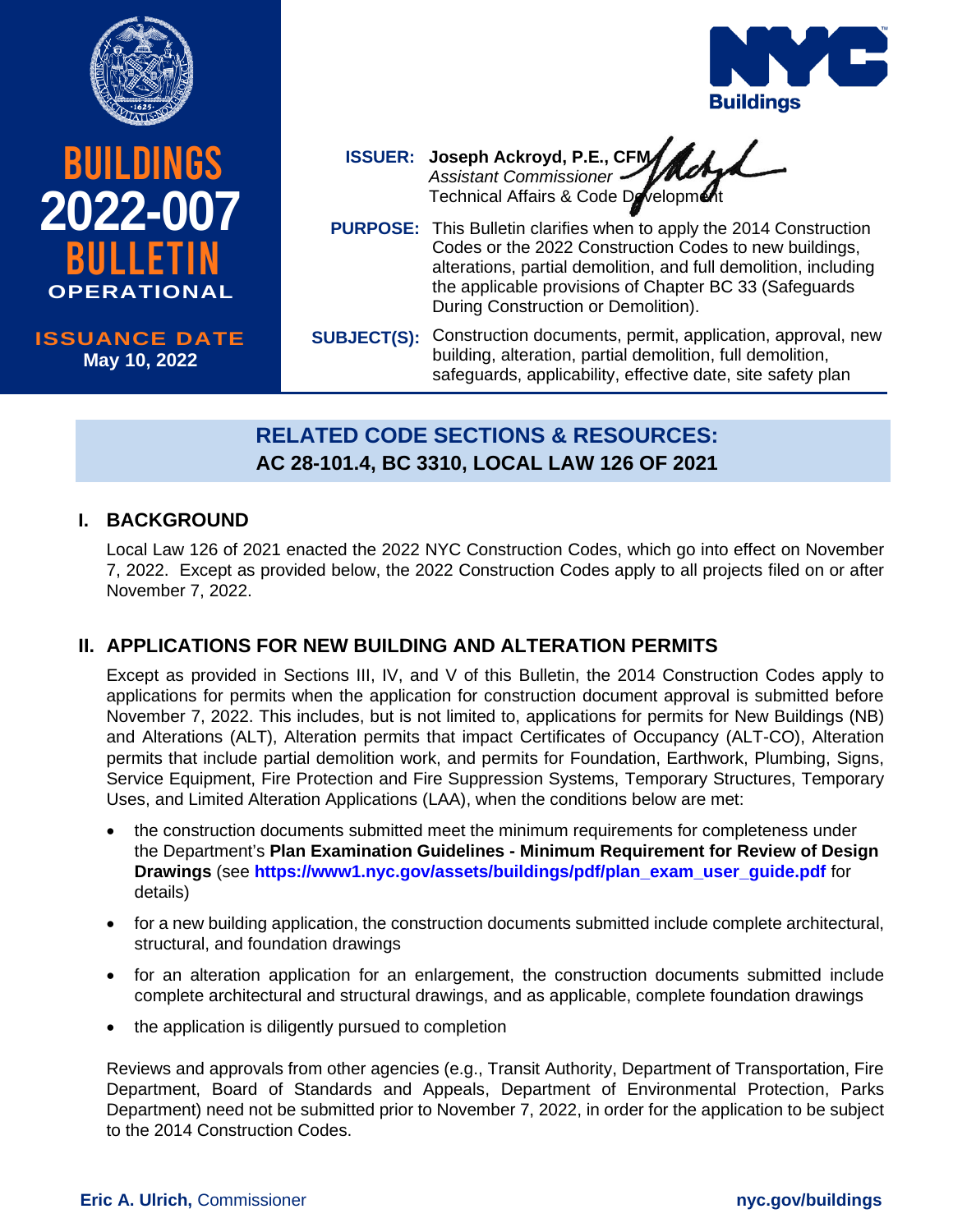



With respect to new building applications, the 2014 Construction Codes shall apply to the entire new building, including but not limited to any additional construction filings related to the new building, such as fire alarms or mechanical filings, submitted on or after November 7, 2022.

Any alteration or new building filed in accordance with the 2014 Construction Codes that has a substantial increase in work scope related to the overall size or footprint of such building after November 7, 2022 must fully comply with the 2022 Construction Codes by re-filing all applications in accordance with the requirements of those Codes, unless otherwise authorized by the appropriate borough office.

#### **III. BC CHAPTER 33 PROVISIONS**

#### **A.** *Construction and alteration work not requiring a Site Safety Plan to be filed*

When a Site Safety Plan is **not required** to be filed for the work and the application for construction document approval is subject to the 2014 Code in accordance with Section II of this Bulletin, the 2014 version of BC Chapter 33 and Article 110 of Title 28 of the Administrative Code shall apply for the duration of the work, including any subsequent filings related to BC Chapter 33.

**B.** *Construction and alteration work requiring a Site Safety Plan to be filed*

When a Site Safety Plan **is required** to be filed for the work, the 2014 version of BC Chapter 33 and Article 110 of Title 28 shall apply for the duration of the work, including any subsequent filings related to BC Chapter 33 or the Site Safety Plan, when the Site Safety Plan is approved before November 7, 2022, and the conditions below are met:

- the Site Safety Plan filed meets the minimum requirements for completeness under the Department's **Minimum Content of Site Safety Plan Submissions** (see **[https://www1.nyc.gov/assets/buildings/pdf/cs\\_industry\\_notice\\_site\\_safety\\_plan\\_min\\_co](https://www1.nyc.gov/assets/buildings/pdf/cs_industry_notice_site_safety_plan_min_content.pdf) [ntent.pdf](https://www1.nyc.gov/assets/buildings/pdf/cs_industry_notice_site_safety_plan_min_content.pdf)** for details);
- the Site Safety Plan covers all anticipated work and aspects of the site for at least one phase of the construction or alteration project, including but not limited to earth and foundation work. An approved Site Safety Plan solely encompassing full demolition work at the site is not sufficient; and
- the application is diligently pursued to completion.
- **C.** *Full demolition work*

For a full demolition which is subject to the 2014 Code in accordance with Section IV of this Bulletin, the 2014 version of BC Chapter 33 and Article 110 of Title 28 of the Administrative Code shall apply for the duration of the work, including any subsequent filings related to BC Chapter 33 and the Site Safety Plan.

**D.** *Applications for temporary construction installation permits and crane, derrick and mast climber permits*

Notwithstanding the provisions of this section above, applications for temporary construction installation permits and crane, derrick and mast climber permits shall be subject to the provisions of Section V of this Bulletin.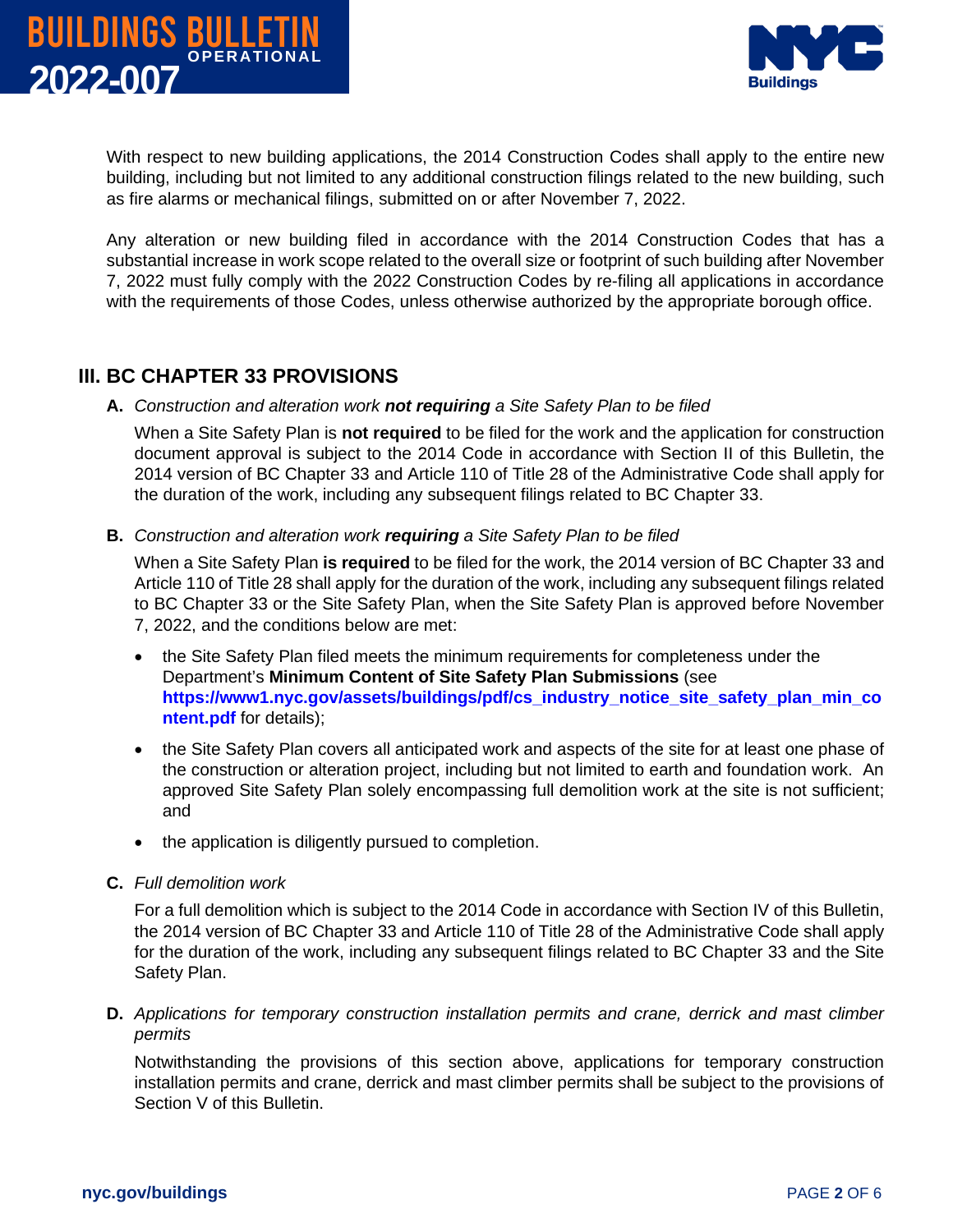



#### **IV. APPLICATIONS FOR FULL DEMOLITION PERMITS**

**A.** *Full demolition work not requiring a Site Safety Plan to be filed but requiring submittal documents per Section BC 3306.5*

The 2014 Construction Codes apply to applications for full demolition permits that **do not require** a Site Safety Plan to be filed for the work, but **require** submittal documents per Section BC 3306.5, when the submittal documents for the demolition are submitted before November 7, 2022, and the conditions below are met:

- the submittal documents submitted meet the minimum requirements for completeness under the Department's **Plan Examination Guidelines - Minimum Requirement for Review of Design Drawings** (see **[https://www1.nyc.gov/assets/buildings/pdf/plan\\_exam\\_user\\_guide.pdf](https://www1.nyc.gov/assets/buildings/pdf/plan_exam_user_guide.pdf)** for details)
- the application is diligently pursued to completion
- **B.** *Full demolition work not requiring a Site Safety Plan to be filed and not requiring submittal documents per Section BC 3306.5*

The 2014 Construction Codes apply to applications for full demolition permits that **do not require** a Site Safety Plan to be filed for the work, and **do not require** submittal documents per Section BC 3306.5, when the pre-demolition inspection package is submitted before November 7, 2022, and the conditions below are met:

- the pre-demolition inspection package submitted is complete, with all required reports, statements, documents, photographs, and signatures, and, as applicable, professional seals, included
- the application is diligently pursued to completion
- **C.** *Full demolition work requiring a Site Safety Plan to be filed*

The 2014 Construction Codes apply to applications for full demolition permits that **require** a Site Safety Plan to be filed for the work when the Site Safety Plan is approved before November 7, 2022, and the conditions below are met:

- the Site Safety Plan filed meets the minimum requirements for completeness under the Department's **Minimum Content of Site Safety Plan Submissions** (see **[https://www1.nyc.gov/assets/buildings/pdf/cs\\_industry\\_notice\\_site\\_safety\\_plan\\_min\\_co](https://www1.nyc.gov/assets/buildings/pdf/cs_industry_notice_site_safety_plan_min_content.pdf) [ntent.pdf](https://www1.nyc.gov/assets/buildings/pdf/cs_industry_notice_site_safety_plan_min_content.pdf)** for details)
- the Site Safety Plan covers all anticipated work and aspects of the site for at least one phase of the demolition
- the application is diligently pursued to completion
- **D.** *Applications for temporary construction installation permits and crane, derrick and mast climber permits*

Notwithstanding the provisions of this section above, applications for temporary construction installation permits and crane, derrick and mast climber permits shall be subject to the provisions of Section V of this Bulletin.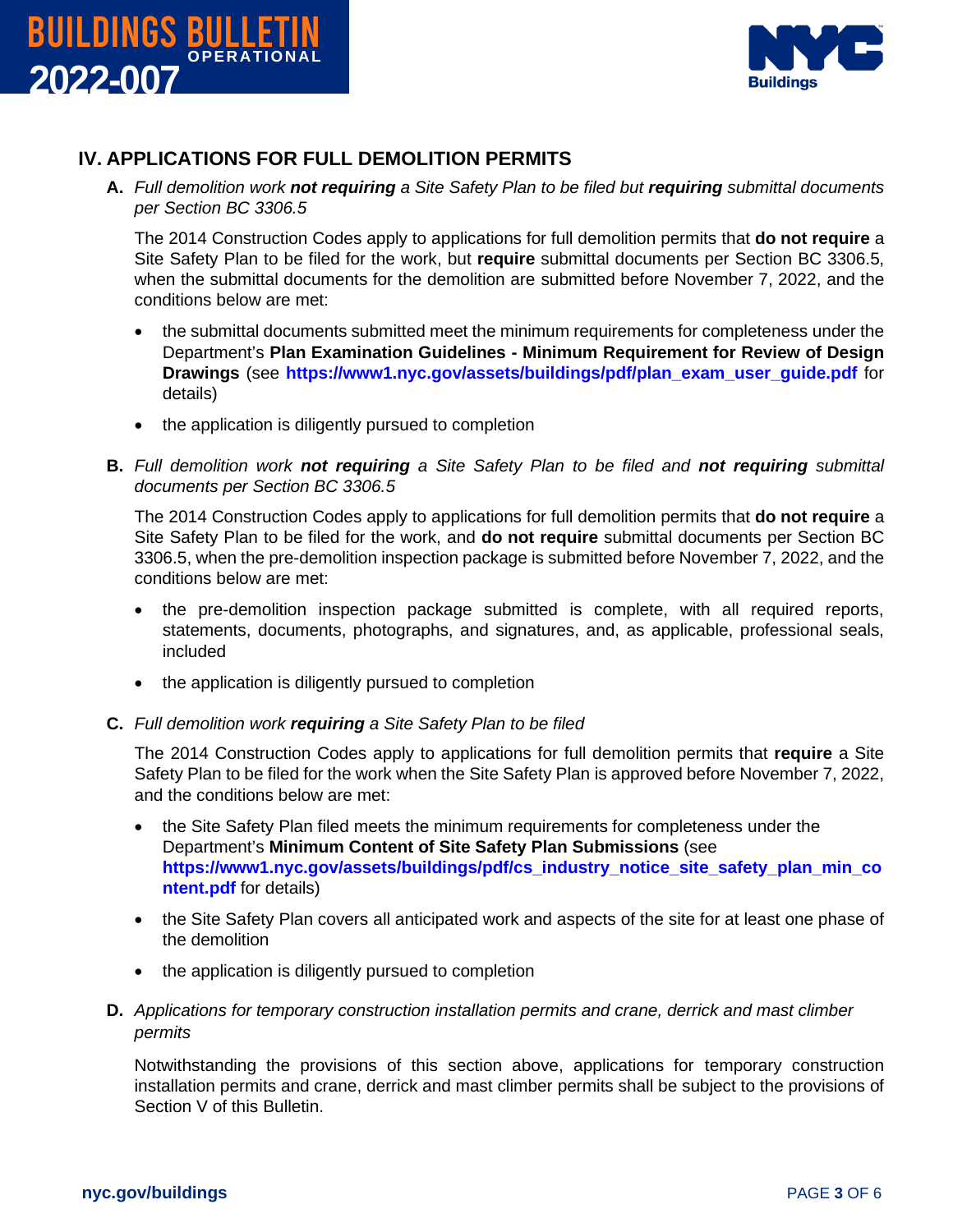



### **V. APPLICATIONS FOR TEMPORARY CONSTRUCTION INSTALLATION PERMITS AND CRANE, DERRICK AND MAST CLIMBER PERMITS**

Applications for permits for temporary construction installations (including but not limited to sidewalk sheds, fences, and scaffolding) or for the use of a crane, derrick, or mast climber, submitted before November 7, 2022, shall comply with the requirements of the 2014 Construction Codes for the respective installation or equipment, when the conditions below are met:

- the construction documents submitted meet the minimum requirements for completeness under the Department's **Plan Examination Guidelines - Minimum Requirement for Review of Design Drawings** (see **[https://www1.nyc.gov/assets/buildings/pdf/plan\\_exam\\_user\\_guide.pdf](https://www1.nyc.gov/assets/buildings/pdf/plan_exam_user_guide.pdf)** for details); and
- the application is diligently pursued to completion.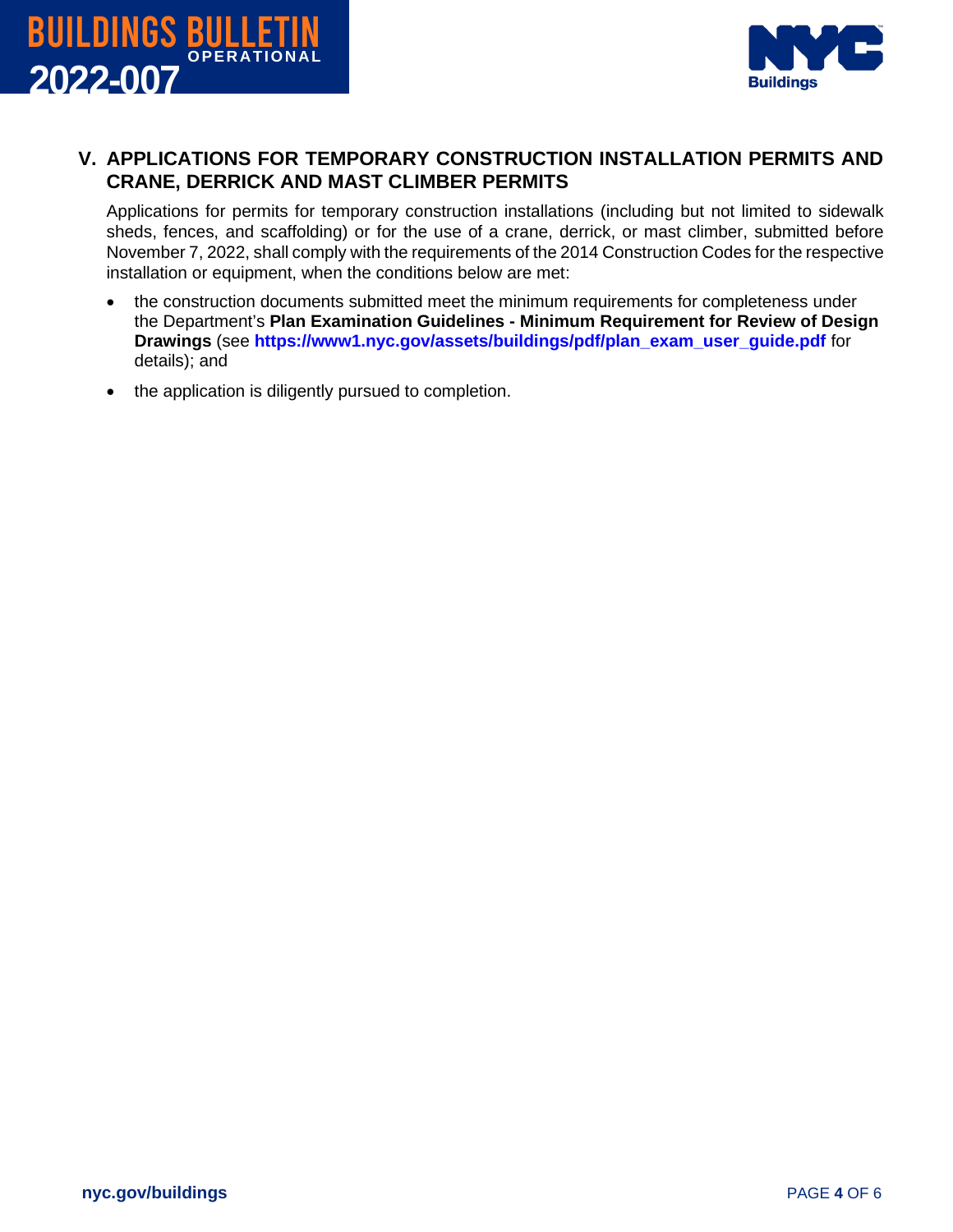



# **TABLES OF 2014 & 2022 CONSTRUCTION CODES APPLICABILITY**

#### **Table 1: APPLICATIONS FOR CONSTRUCTION, ALTERATION, OR DEMOLITION WORK**

*(EXCEPT BC CHAPTER 33 WORK & PERMITS FOR TEMPORARY CONSTRUCTION INSTALLATIONS, CRANES, DERRICKS, AND MAST CLIMBERS)*

| <b>WORK TYPE</b>                                                      | <b>TRIGGER</b>                                                             | <b>DATE</b>                             | 2014<br>Code | 2022<br>Code |
|-----------------------------------------------------------------------|----------------------------------------------------------------------------|-----------------------------------------|--------------|--------------|
| <b>New Buildings</b>                                                  | Application for construction<br>document approval submitted                | Before November 7, 2022 <sup>a, b</sup> | $\checkmark$ |              |
|                                                                       |                                                                            | On or after November 7, 2022            |              |              |
| <b>Alterations to</b>                                                 | Application for construction<br>document approval submitted                | Before November 7, 2022 <sup>b, d</sup> | $\checkmark$ |              |
| <b>Existing Buildings</b><br>(incl. Partial Demolitions) <sup>c</sup> |                                                                            | On or after November 7, 2022            |              |              |
| <b>Full Demolitions -</b>                                             | Submittal documents<br>submitted; or if submittal                          | Before November 7, 2022 <sup>b</sup>    | ✓            |              |
| <b>Site Safety Plan Filing</b><br>Not Required <sup>e</sup>           | documents not required, pre-<br>demolition inspection package<br>submitted | On or after November 7, 2022            |              |              |
| Full Demolitions -                                                    | Site safety plan approved                                                  | Before November 7, 2022 <sup>b, f</sup> | ✓            |              |
| <b>Site Safety Plan Filing</b><br>Required <sup>e</sup>               |                                                                            | On or after November 7, 2022            |              |              |

# **Table 2: APPLICABILITY OF BC CHAPTER 33 TO THE WORK**

*(EXCEPT PERMITS FOR TEMPORARY CONSTRUCTION INSTALLATIONS, CRANES, DERRICKS, AND MAST CLIMBERS)*

| <b>WORK TYPE</b>                                                                                                                                                 | <b>TRIGGER</b>                                              | <b>DATE</b>                             | 2014<br>Code<br><b>BC 33</b> | 2022<br>Code<br><b>BC 33</b> |
|------------------------------------------------------------------------------------------------------------------------------------------------------------------|-------------------------------------------------------------|-----------------------------------------|------------------------------|------------------------------|
| <b>New Buildings &amp; Alterations</b><br>to Existing Buildings (incl.<br><b>Partial Demolitions)</b><br><b>Site Safety Plan Filing</b><br>Required <sup>e</sup> | Site safety plan approved                                   | Before November 7, 2022 <sup>b, g</sup> | ✓                            |                              |
|                                                                                                                                                                  |                                                             | On or after November 7,<br>2022         |                              |                              |
| <b>Full Demolitions -</b><br><b>Site Safety Plan Filing</b><br>Required <sup>e</sup>                                                                             | Site safety plan approved                                   | Before November 7, 2022 <sup>b, f</sup> | ✓                            |                              |
|                                                                                                                                                                  |                                                             | On or after November 7,<br>2022         |                              |                              |
| New Buildings & Alterations<br>to Existing Buildings (incl.                                                                                                      | Application for construction<br>document approval submitted | Before November 7, 2022 <sup>a, b</sup> | ✓                            |                              |
| Partial Demolitions) -<br><b>Site Safety Plan Filing Not</b><br>Required <sup>e</sup>                                                                            |                                                             | On or after November 7,<br>2022         |                              |                              |
| <b>Full Demolitions -</b><br><b>Site Safety Plan Filing</b><br>Not Required <sup>e</sup>                                                                         | Application for approval<br>submitted                       | Before November 7, 2022 <sup>b</sup>    | ✓                            |                              |
|                                                                                                                                                                  |                                                             | On or after November 7,<br>2022         |                              |                              |